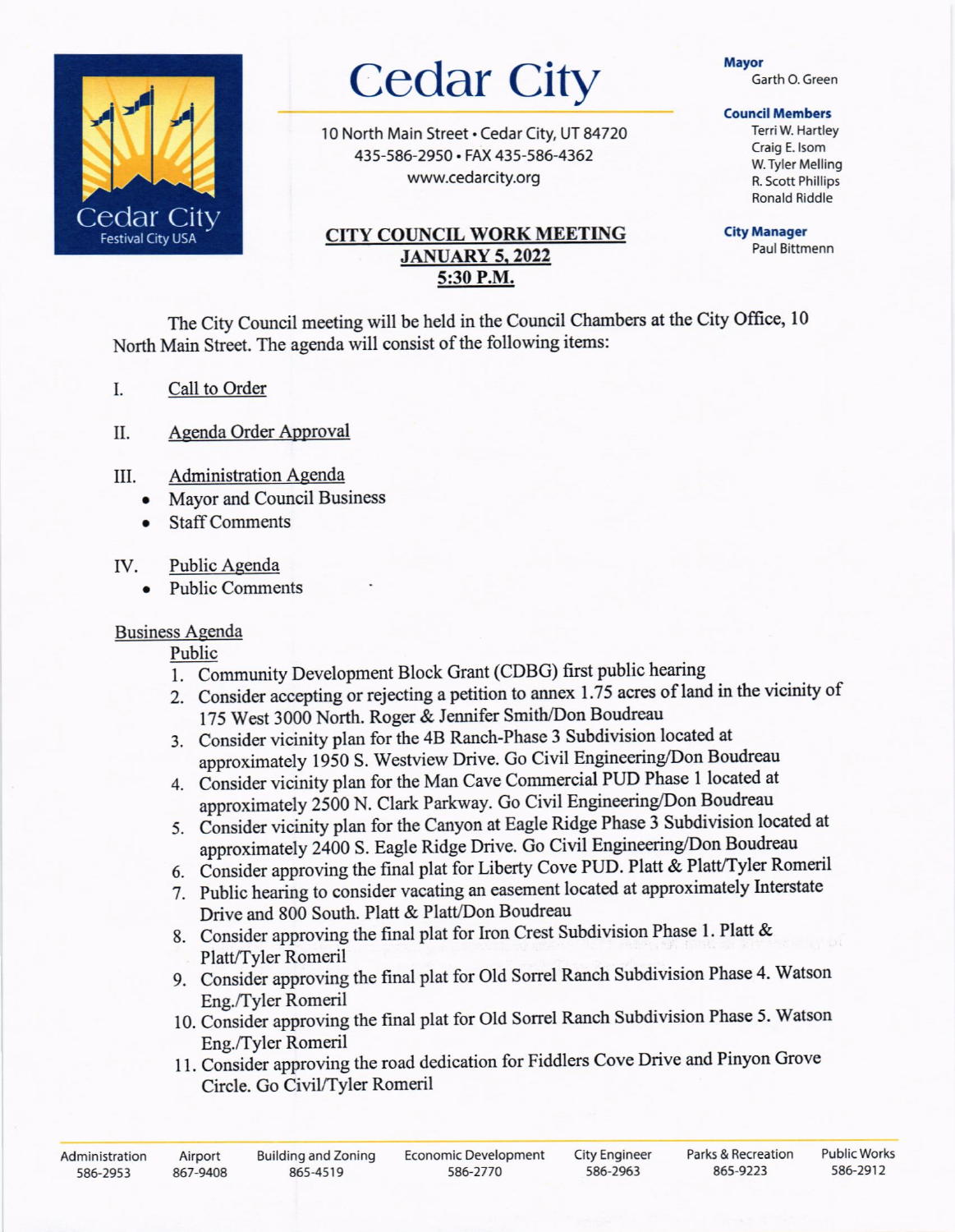- 12. Consider an ordinance amending Chapter 32 related to perimeter fencing requirements around PUD's. Tim Watson/Tyler Romeril
- 13. Public hearing to consider an ordinance amending the general plan from Low Density Residential to Rural Estate on property located at 1100 N. 3900 W. Go CiviVTyler Romeril
- 14. Public hearing to consider an ordinance amending the zone from Annex Transition (AT) to Residential Estate (RE) on property located at I100 N. 3900 W. Go CiviVTyler Romeril
- 15. Public hearing to consider an ordinance amending the general plan from Low Density Residential to Medium Density Residential on property located at I 100 N. 3900 W. Go CiviVTyler Romeril
- 16. Public hearing to consider an ordinance amending the zone from Annex Transition to Dwelling Single Unit (R-2-1) on property located at 1100 N. 3900 W. Go Civil/Tyler Romeril
- 17. Public hearing to consider an ordinance amending the general plan from Low Density Residential to Central Commercial on property located at 2400 N. Lund Highway. Go CiviVTyler Romeril
- 18. Public hearing to consider an ordinance amending the zone from Residential Estate (RE) to Central Commercial (CC) on property located at 2400 N. Lund Highway. Go CiviVTyler Romeril
- 19. Public hearing to consider an ordinance amending the general plan from Low Density Residential to Medium Density Residential on property located at 2500 N. Lund Highway. Go Civil/Tyler Romeril
- 20. Public hearing to consider an ordinance amending the zone from Residential Estate (RE) to Dwelling Two Unit (R-2-2) on property located at 2500 N. Lund Highway. Go CiviVTyler Romeril
- 21. Public hearing to consider an ordinance amending the general plan from Medium Density Residential to Rural Estate on property located at 2600 N. Lund Highway. Go CiviVTyler Romeril
- 22. Public hearing to consider an ordinance amending the zone from Dwelling Two Unit (R-2-2) to Residential Estate (RE) on propsrty located at 2600 N. Lund Highway. Go CiviUTyler Romeril
- 23. Public hearing to consider an ordinance amending lots 19A and 19B of the Cedar Pines Subdivision located at 212 W. and 214 W. 1150 South Street. Platt & Platt/Tyler Romeril
- 24. Public hearing to consider an ordinance amending lot 41 of the Ashdown Forest PUD Phase 1 and lot 25 of the Ashdown Forest PUD Phase 2 located at 1044 E. and 2030 E. Fiddlers Canyon Road. Platt & Platt/Tyler Romeril
- 25. Motion to reconsider the December 8<sup>th</sup> City Council decision to rezone property located at 3000 North 2300 West from Annex Transition (AT) to Dwelling Two Unit (R-2-2). Councilmember Hartley

**Staff** 

- 26. Public hearing to consider an ordinance amending Chapter 26 related to parking requirements. Don Boudreau/Tyler Romeril
- 27. Consider approving a resolution registering Cedar City in the national opioid settlement. Tyler Romeril